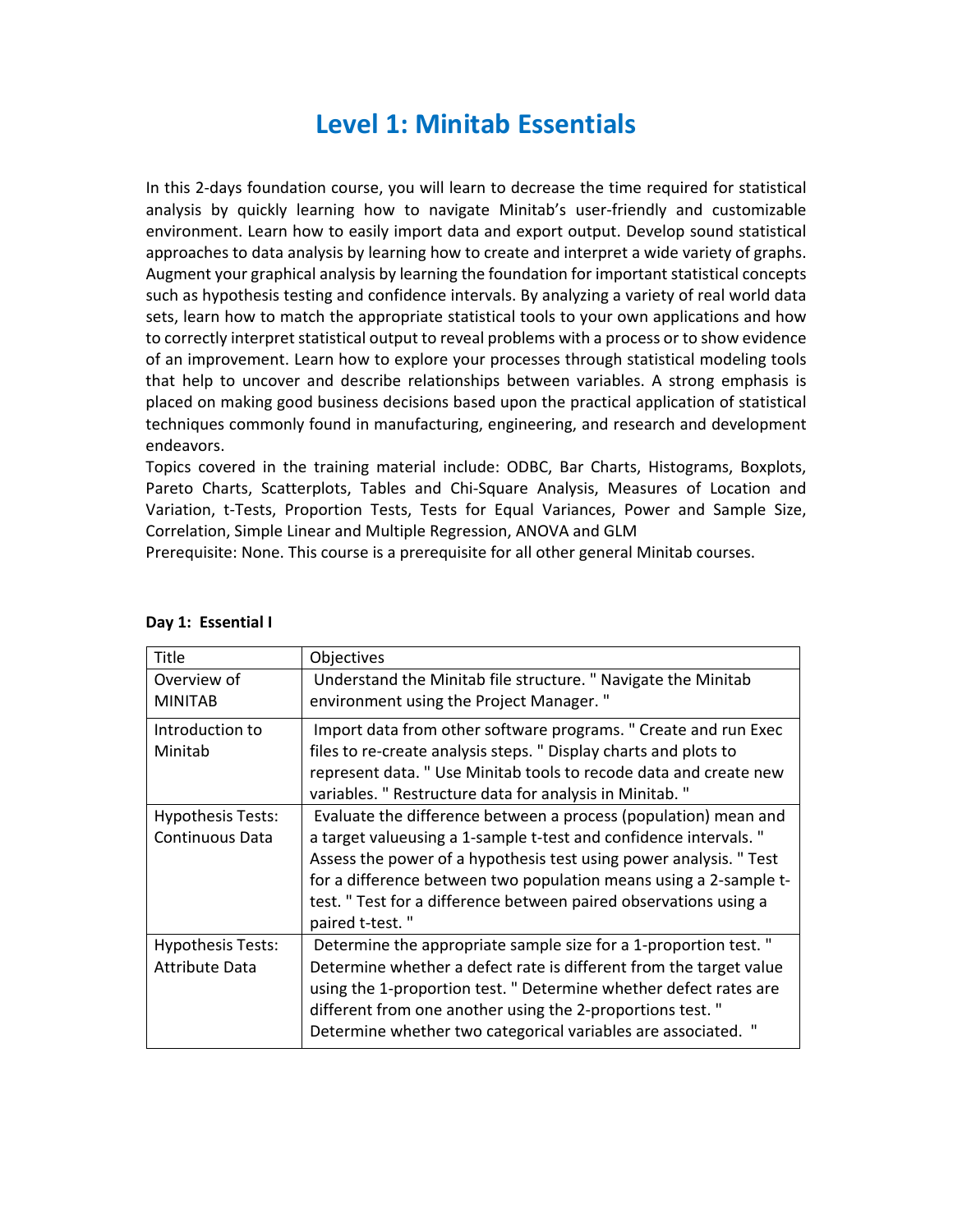| Equivalence        | Assess the power of a hypothesis test using power analysis. " Test |
|--------------------|--------------------------------------------------------------------|
| Testing (Optional) | for a similarity between two population means using a 2-sample     |
|                    | Equivalence test. " Test for a similarity between paired           |
|                    | observations using a Paired Equivalence test."                     |

### **Day 2: Essentials II**

| Title                                     | <b>Objectives</b>                                                                                                                                                                                                                                                                                                                                     |
|-------------------------------------------|-------------------------------------------------------------------------------------------------------------------------------------------------------------------------------------------------------------------------------------------------------------------------------------------------------------------------------------------------------|
| Analysis of                               | Assess the power of an analysis of variance using power analysis. "                                                                                                                                                                                                                                                                                   |
| Variance                                  | Compare group variances using a variance test. " Compare means<br>for samples collected at different levels using a general linear<br>model. " Perform ANOVA with more than one factor. " Interpret<br>interaction plots and multiple comparisons. "                                                                                                  |
| Correlation and<br>Simple Regression      | Measure the degree of linear association between two or more<br>variables using correlation. " Model the relationship between a<br>continuous response variable and a predictor variable. "                                                                                                                                                           |
| Multiple<br>Correlation and<br>Regression | Measure the degree of linear association between two or more<br>variables using correlation. " Perform regression analysis with<br>more than one predictor. " Understand the causes and effects of<br>multicollinearity in multiple regression analysis. "Learn about<br>automated procedures that can be used to help determine the<br>final model." |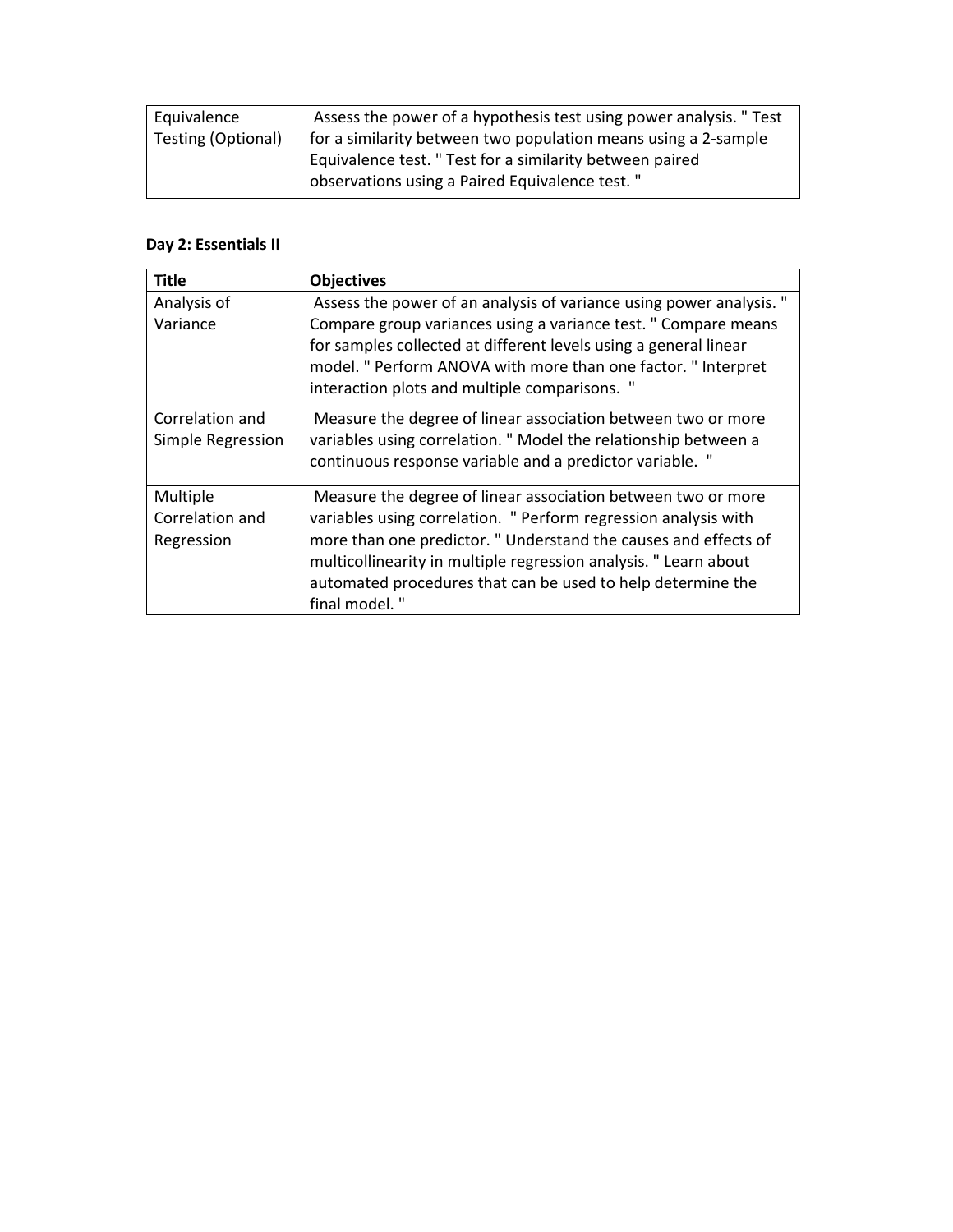# **Level 2: Statistical Quality Analysis**

#### **Day 1: Statistical Quality Analysis (Manufacturing)**

Develop the necessary skills to successfully evaluate and certify manufacturing and engineering measurement systems. Learn the basic fundamentals of statistical process control and how these important quality tools can provide the necessary evidence to improve and control manufacturing processes. Develop the skills to know when and where to use the various types of control charts available in Minitab for your own processes. Learn how to utilize important capability analysis tools to evaluate your processes relative to internal and customer specifications. The course emphasis is placed on teaching quality tools as they relate to manufacturing processes.

Tools Covered Include: Gage R&R, Destructive Testing, Gage Linearity and Bias, Attribute Agreement, Variables and Attribute Control Charts, Capability Analysis for Normal, Nonnormal and Attribute data

Prerequisite: Minitab Essentials (Level 1 training)

| <b>Title</b>                | <b>Objectives</b>                                                   |
|-----------------------------|---------------------------------------------------------------------|
| Gage Studies for            | Determine the adequacy of measurement systems." Understand          |
| Continuous Data             | the difference between crossed and nested Gage R&R studies."        |
|                             | Calculate statistics to assess the linearity and bias of a          |
|                             | measurement system. "                                               |
| <b>Attribute Agreement</b>  | Assess the consistency of ratings within each appraiser and         |
| Analysis                    | between different appraisers. " Assess the correctness of           |
|                             | appraiser responses by comparing the responses to aknown            |
|                             | standard. " Calculate statistics to assess agreement between        |
|                             | appraisers. " Calculate statistics to evaluate the association      |
|                             | between appraiser assessments."                                     |
| Control Charts:             | Choose the appropriate control chart to analyze continuous          |
| Continuous Data             | data. " Monitor process control using control charts for            |
|                             | continuous data. " Determine whether variability has a special      |
|                             | cause."                                                             |
| Control Charts:             | Choose the appropriate control chart to analyze attributes data.    |
| <b>Attributes Data</b>      | " Monitor process control using control charts for attributes data. |
|                             | " Determine when a special cause of variability has occurred. "     |
| <b>Capability Analysis:</b> | Understand the assumptions of process capability. " Analyze the     |
| Continuous Data             | capability of a stable process. " Identify an appropriate           |
|                             | distribution for data that are not normally distributed. " Analyze  |
|                             | the capability of a process using a nonnormal distribution. "       |
|                             | Analyze the capability of a process using Box-Cox and Johnson       |
|                             | transformations."                                                   |
| Capability Analysis:        | Understand capability analysis for attributes data. " Assess the    |
| <b>Attributes Data</b>      | capability of a process when the data follow a binomial             |
|                             | distribution. " Assess the capability of a process when the data    |
|                             | follow a Poisson distribution. "                                    |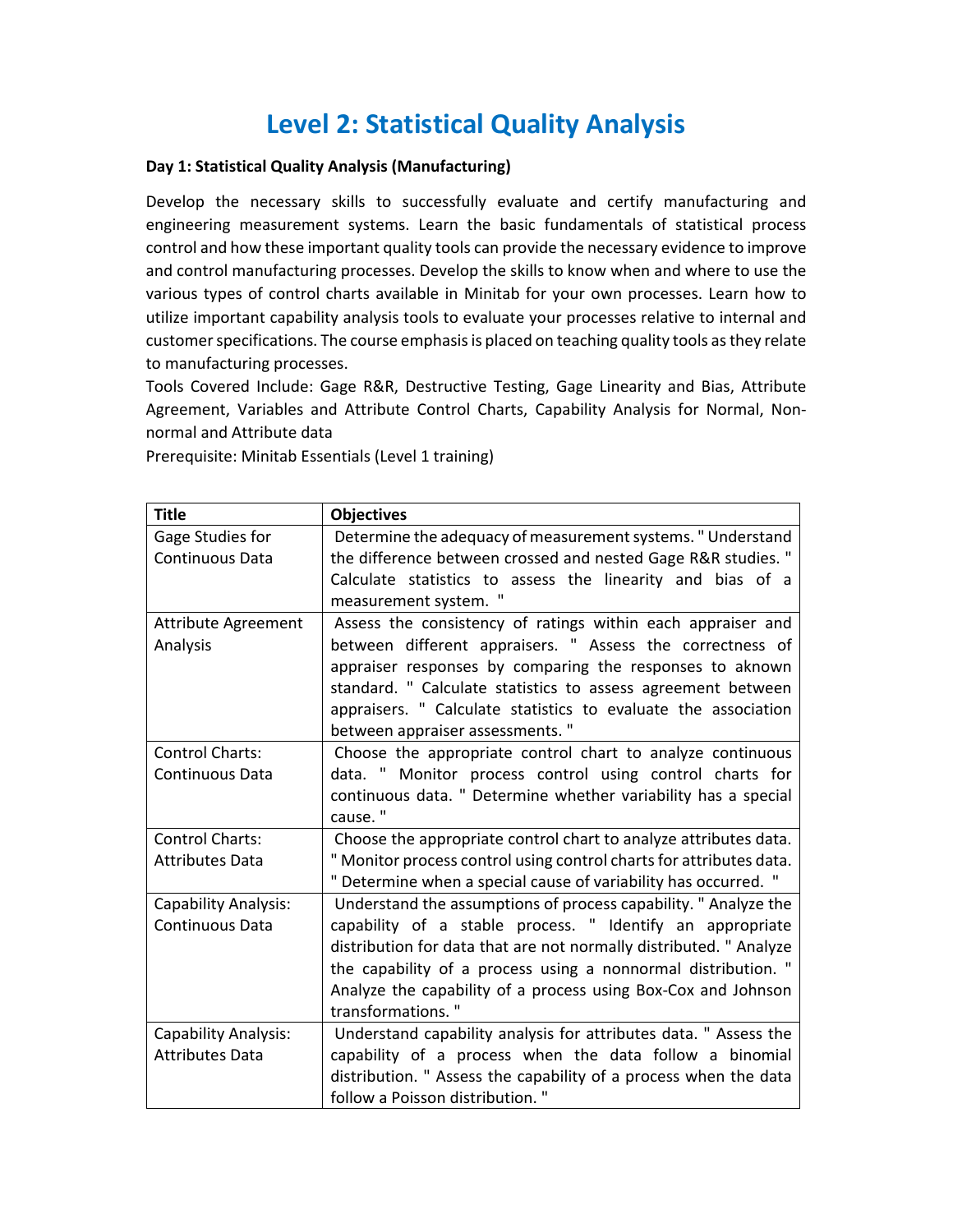### **Day 2: Additional Topics in Statistical Quality Analysis (Manufacturing)**

Continue to build on the fundamental concepts taught in the Manufacturing Statistical Quality Analysis course by learning additional tools that help to improve and control your processes. Develop the necessary skills to successfully evaluate and certify manufacturing and engineering measurement systems with multiple gages or locations on a part. Learn how to evaluate a random sample of product from a lot to determine whether to accept or reject the entire lot. Expand your knowledge of control charting to handle rare events and time weighted data. Learn how to utilize important capability analysis tools to evaluate your processes relative to internal and customer specifications. The course emphasis is placed on teaching quality tools as they relate to manufacturing processes.

Topics covered in the training material include: Gage R&R Expanded, Orthogonal Regression, Tolerance Intervals, Acceptance Sampling, Between-Within Analysis, Control Charts including EWMA, Short-Run, and Rare Events

Prerequisite: Minitab Essentials (Level 1 training), Statistical Quality Analysis (day 1)

| Gage R&R              | Determine the adequacy of measurement systems. " Use Gage R&R              |
|-----------------------|----------------------------------------------------------------------------|
| Expanded              | Expanded to assess three factors in a measurement system."                 |
|                       | Understand the difference between ordinary least squares regression        |
|                       | and orthogonal regression. " Analyze a predictor and a response using      |
| Orthogonal            | orthogonal regression when both X andY contain measurement error."         |
| Regression            | Compare two gages."                                                        |
| Attribute             | Assess the consistency of ratings within each appraiser and between        |
| Agreement             | different appraisers. " Assess the consistency of appraiser responses by   |
| Analysis              | comparing the responses to a known standard."                              |
| <b>Rare Event</b>     | Monitor the stability of a rare event with T charts. " Monitor the         |
| Charts                | stability of a rare event with G charts."                                  |
| Short-Run             |                                                                            |
| <b>Control Charts</b> | Monitor short-run processes with a Z-MR chart."                            |
| Time-Weighted         | Monitor small shifts in the process mean using EWMA and CUSUM              |
| <b>Control Charts</b> | charts. "                                                                  |
|                       | Monitor within-subgroup and between-subgroup variation with an I-          |
| Between/Withi         | MR-R/S chart. " Analyze the capability of a process using Capability       |
| n Analyses            | Analysis - Between/Within."                                                |
|                       | Compare the capability of a process after a modification using             |
| Capability            | Assistant. " Understand the difference between Capability Snapshot         |
| <b>Analysis Using</b> | and a full capability analysis. " Analyze the capability of a limited data |
| Assistant             | set. "                                                                     |
| Tolerance             |                                                                            |
| Intervals             | Learn the difference between confidence intervals                          |
|                       | Create and compare acceptance sampling plans for attribute data."          |
| Acceptance            | Create and compare acceptance sampling plans for variable data."           |
| Sampling              | Accept or reject lots based on variable inspection data."                  |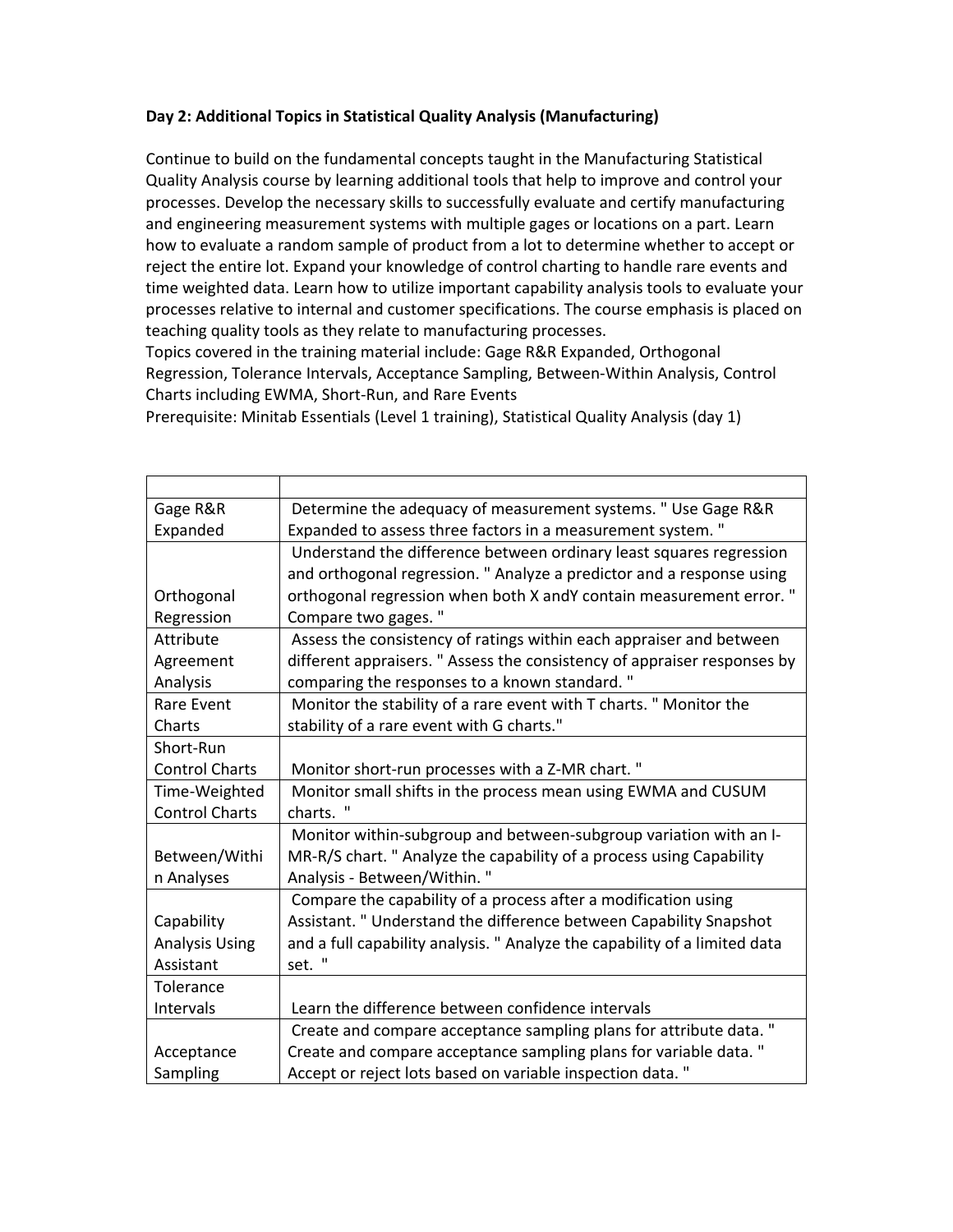## **Level 2 & Level 3: Experimental Design**

#### **Day 1: (Level 2) Factorial Designs**

Learn to generate a variety of full and fractional factorial designs using Minitab's intuitive DOE interface. Real-world applications demonstrate how the concepts of randomization, replication, and blocking form the basis for sound experimentation practices. Develop the skills necessary to correctly analyze resulting data to effectively and efficiently reach experimental objectives. Use Minitab's customizable and powerful graphical displays to interpret and communicate experimental results to improve products and processes, find critical factors that impact important response variables, reduce process variation, and expedite research and development projects.

Tools and topics Covered Include: Design of Factorial Experiments; Normal Effects Plot and Pareto of Effects; Power and Sample Size; Main Effect, Interaction, and Cube Plots; Center Points; Overlaid Contour Plots; Multiple Response Optimization

| <b>Title</b>                  | <b>Objectives</b>                                                     |
|-------------------------------|-----------------------------------------------------------------------|
| Overview of                   |                                                                       |
| Designed                      | Understand the strategy of designed experiments " Recognize the       |
| Experiments                   | types of experiments available in Minitab. "                          |
|                               | Create a factorial design and learn about design principles and       |
| Introduction to               | properties " Calculate and interpret main effects and interactions. " |
| <b>Factorial Designs</b>      | Analyze a full factorial design                                       |
|                               | Perform a power analysis to evaluate differences detected in          |
|                               | designed experiments " Evaluate the impact of adding replicates on    |
|                               | power "Understand the role of blocking in a designed experiment.      |
| <b>Full Factorial Designs</b> | Examine the impact of outliers on results and residual plots "        |
|                               | Reduce the number of experimental runs using fractional factorial     |
|                               | designs. " Examine the impact of outliers on results and residual     |
| <b>Fractional Factorial</b>   | plots. " Apply sequential experimentation to fit a model. " Use       |
| Designs                       | center points to improve power                                        |
|                               | Use the response optimizer and overlaid contour plot to optimize      |
| Multiple Response             | multiple responses. " Find factor settings that optimize multiple     |
| Optimization                  | response variables."                                                  |

Prerequisites: Minitab Essentials